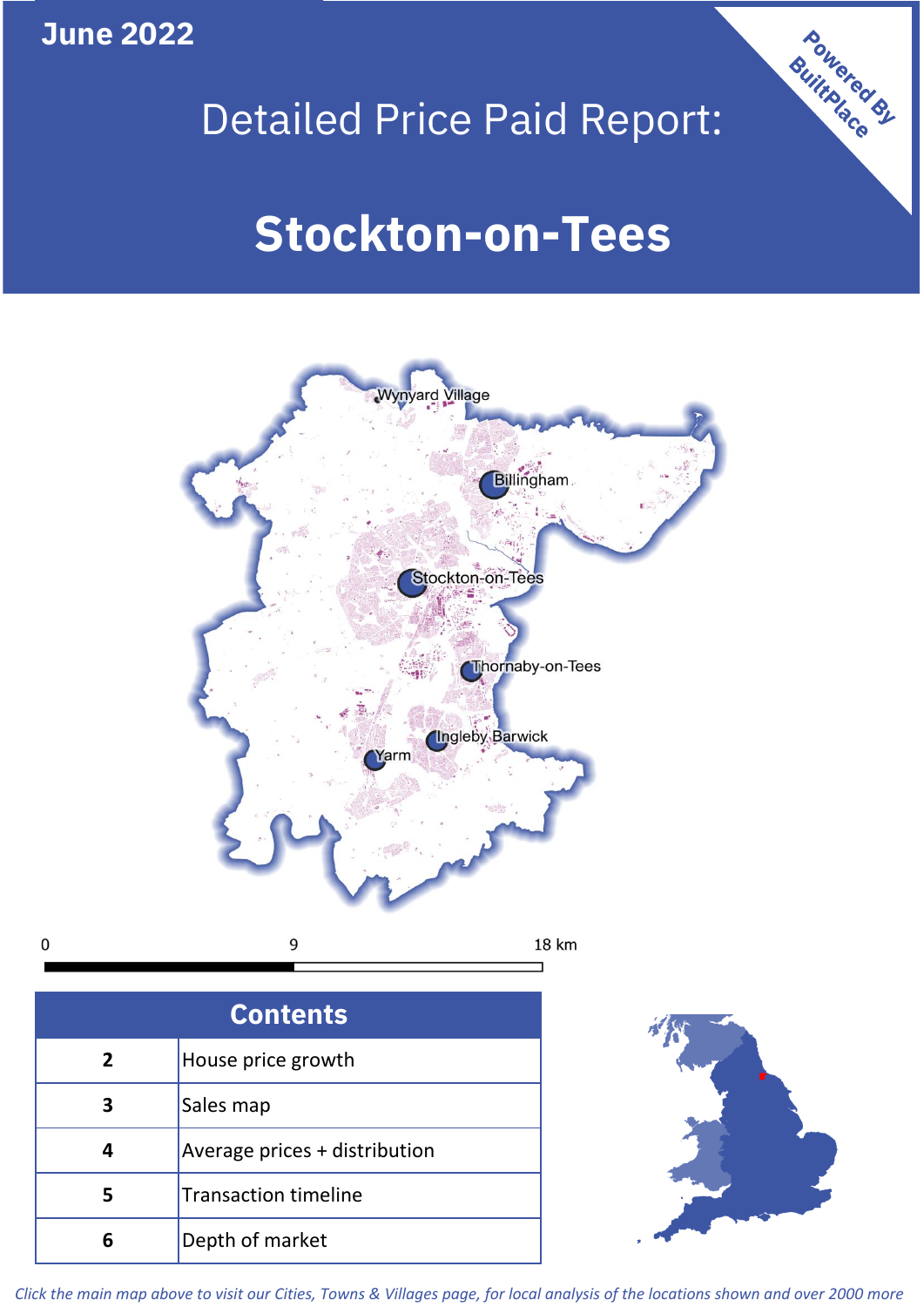### **Headline Data**

|                     | <b>Current level</b> | 3 month | <b>Annual</b> | 5 year | 10 year |
|---------------------|----------------------|---------|---------------|--------|---------|
| <b>House prices</b> | £151,670             | 1.8%    | 6.4%          | 15.1%  | 27.7%   |
| <b>Transactions</b> | 3,009                | $-8.8%$ | 11.3%         | 1.0%   | 32.5%   |

# **House Price Growth (April 2022 data)**

#### *Annual Change in House Prices*



House prices in Stockton-on-Tees grew by 6.4% in the 12 months to April 2022 (based on 3-month smoothed data). By comparison national house prices grew by 10.7% and prices in the North East grew by 9.5% over the same period.

Stockton-on-Tees house prices are now 7.6% above their previous peak in 2007, compared to +11.2% for the North East and +52.9% across England.



#### *Year-To-Date Change in House Prices, December to April*

Local prices have grown by 2.2% in 2022 so far, compared to growth of 4.1% over the same period last year.

#### *Source: OS OpenData; UK House Price Index (Contains HM Land Registry data © Crown copyright)*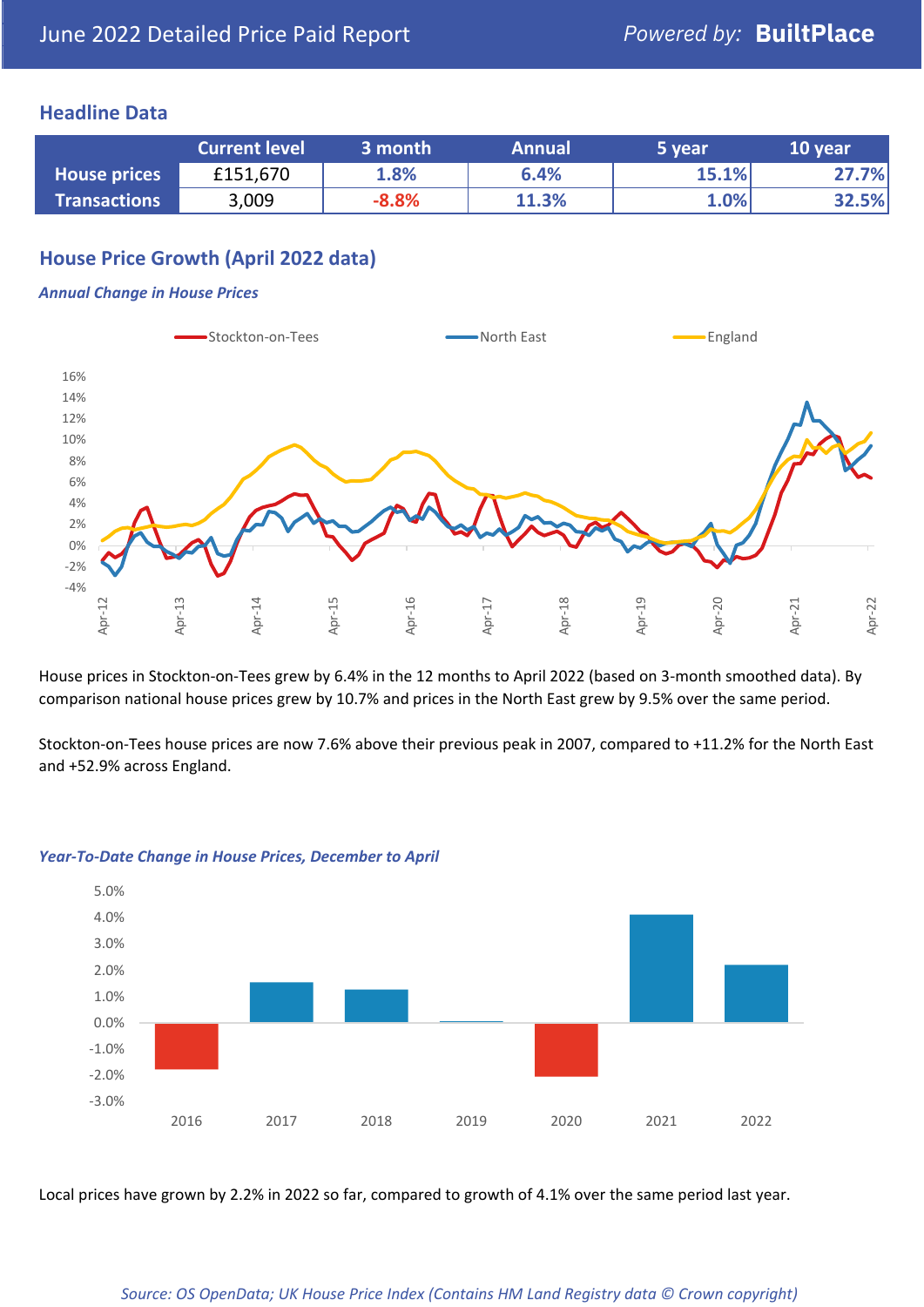# **House Price Map**

### *12 months to April 2022*



*Each point is one postcode, coloured by the average value relative to all sales in this local authority (price bands are LA-specific quintiles).*

# **Map Key**

| Min      | <b>Max</b> |                            |
|----------|------------|----------------------------|
| Up to    | £87,000    | 1st quintile / lowest 20%  |
| £87,000  | £122,000   | 2nd quintile               |
| £122,000 | £156,000   | 3rd quintile               |
| £156,000 | £218,000   | 4th quintile               |
| £218,000 | and over   | 5th quintile / highest 20% |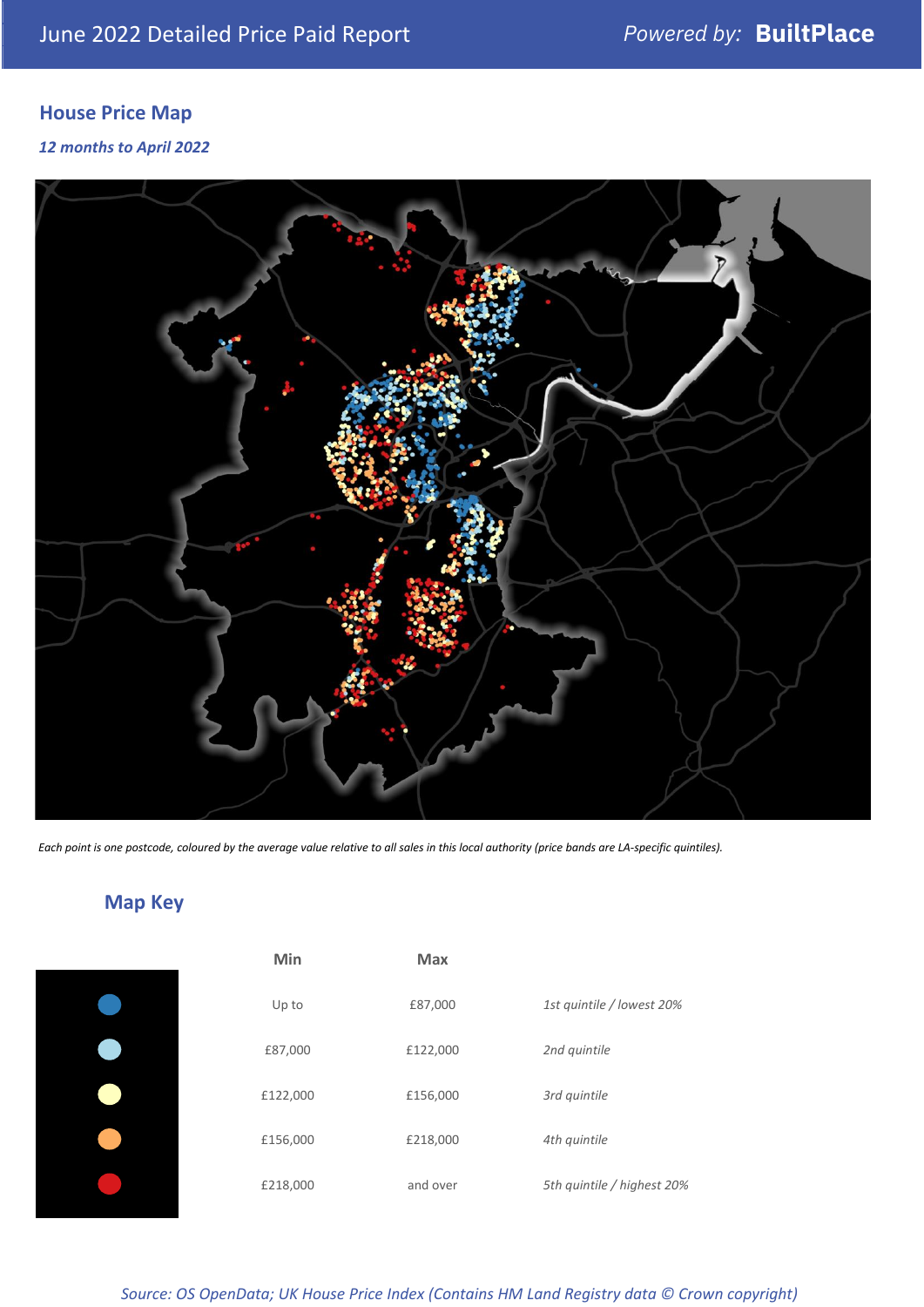# **Average House Price by Property Type**

### *12 months to April 2022*



|                 | <b>New</b> | <b>Second hand</b> |  |  |
|-----------------|------------|--------------------|--|--|
| <b>Flat</b>     | £345,000   | £92,640            |  |  |
| <b>Terraced</b> | £157,259   | £106,552           |  |  |
| Semi-detached   | £151,449   | £144,923           |  |  |
| <b>Detached</b> | £295,424   | £274,075           |  |  |

# **House Price Distribution by Year**

*All properties, by price band and calendar year (2020 = year to date)*

|                    | 1997 | 2002 | 2007 | 2012 | 2017 | 2019 | 2020 |
|--------------------|------|------|------|------|------|------|------|
| <b>Under £100k</b> | 94%  | 75%  | 25%  | 30%  | 29%  | 27%  | 29%  |
| £100-200k          | 5%   | 22%  | 57%  | 54%  | 47%  | 48%  | 48%  |
| E200-300k          | 1%   | 3%   | 13%  | 11%  | 16%  | 17%  | 15%  |
| £300-400k          | 0%   | 1%   | 3%   | 3%   | 5%   | 5%   | 5%   |
| £400-500k          | 0%   | 0%   | 1%   | 2%   | 2%   | 2%   | 1%   |
| <b>£500k-1m</b>    | 0%   | 0%   | 1%   | 1%   | 1%   | 2%   | 1%   |
| £1-2m              | 0%   | 0%   | 0%   | 0%   | 0%   | 0%   | 0%   |
| <b>Over £2m</b>    | 0%   | 0%   | 0%   | 0%   | 0%   | 0%   | 0%   |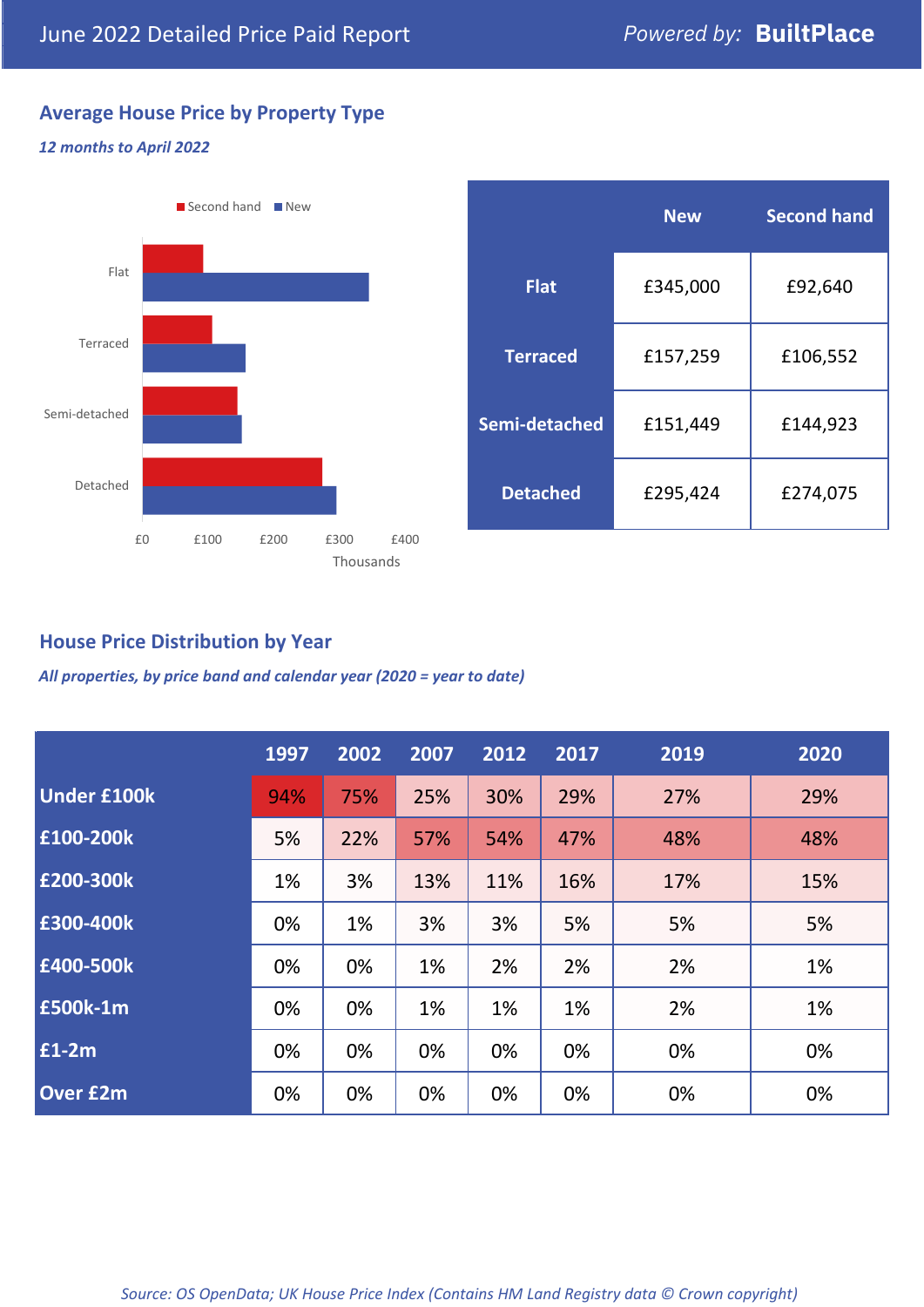# **Transactions (February 2022 data)**

*Annual Transactions, Indexed (2001-05 average = 100)*



There were 3,009 transactions in Stockton-on-Tees during the 12 months to February 2022. This is 68% of the average from 2001-05 and suggests activity is significantly below pre-downturn levels.

Transactions in Stockton-on-Tees have grown by 3.7% since 2014, compared to changes of +3.7% for North East and - 7.7% for England.



#### *Cash and New Build Sales as % of Total, by Year*

*Note: The data on this page EXCLUDES transactions identified as transfers under a power of sale/repossessions, buy-to-lets (where they can be identified by a mortgage), and transfers to non-private individuals - i.e. it comprises only Land Registry 'A' data.*